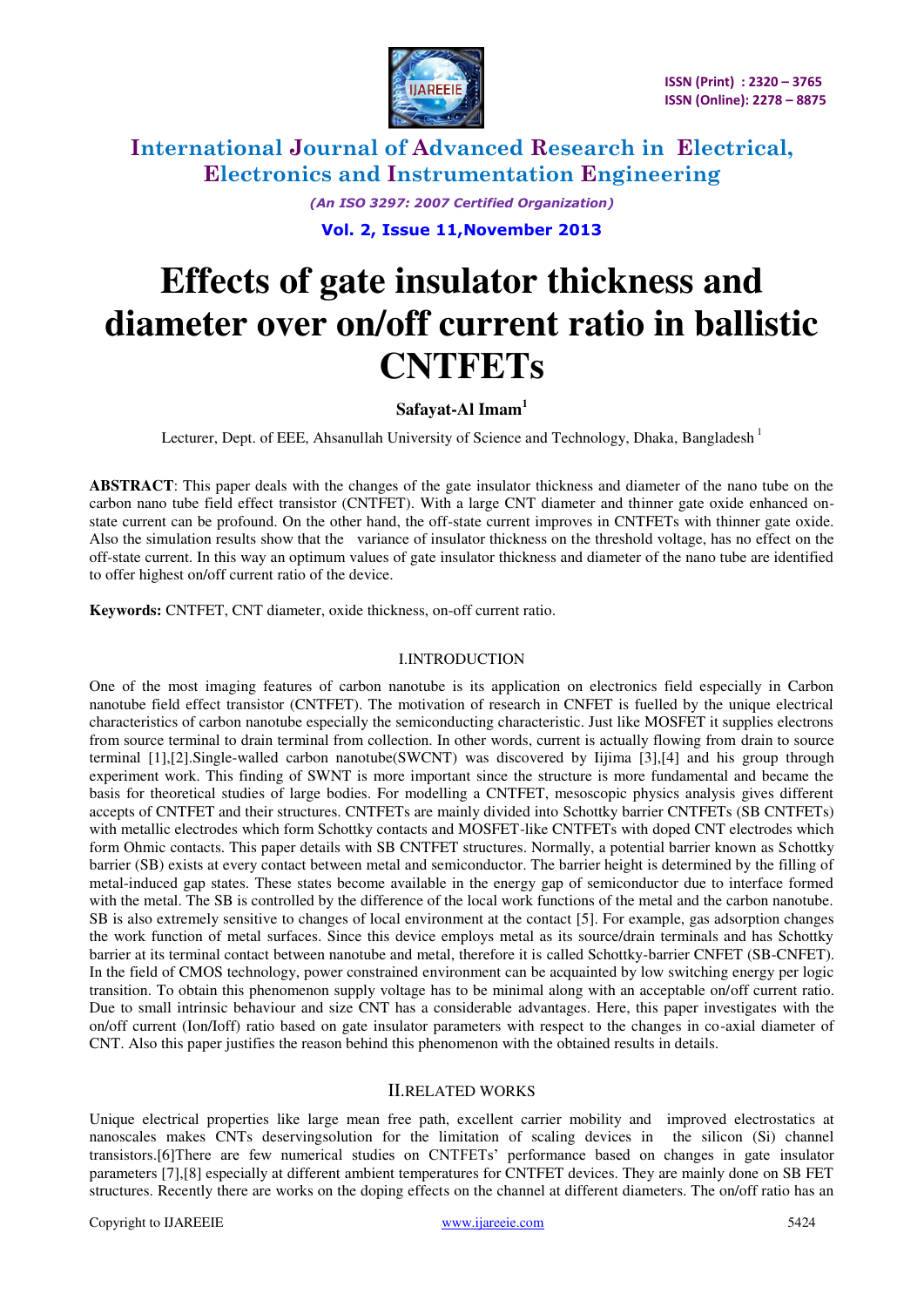

*(An ISO 3297: 2007 Certified Organization)* 

### **Vol. 2, Issue 11,November 2013**

inverse relation with the doping level [10].It also depends upon the diameter value of nano tube. In case of oxide thickness, So intensive researches are implanted on the effect of diameter and oxide thickness of CNTFETs.

#### III.MATHMETICAL ANALYSIS FOR BALLISTIC CNTFET

This paper involves simulation study to investigate the I-V characteristic of CNFET. The simulation study is carried out using MATLAB based on surface potential model described by Rahman *et. al*. [9]. This is a simple, analytical model that can be used to investigate the I-V characteristic of CNFET. According to the ballistic CNT ballistic transport theory, the drain current caused by the transport of the non-equilibrium charge across the nanotube can be calculated using the Fermi-Dirac statistics as follows:

$$
I_D = \frac{2qKT}{\pi h} \left[ f_0 \left( \frac{U_{SF}}{KT} \right) - f_0 \left( \frac{U_{DF}}{KT} \right) \right]
$$
\n(1)

where  $f_0$  represents the Fermi-Dirac integral of order 0, is Boltzmann's constant, T is the temperature, h is reduced

Planck's constant, 
$$
U_{scf} = -q(\alpha_G V_G + \alpha_D V_D + \alpha_S V_S) + U_C \Delta N
$$
 and  $U_C = \frac{q^2}{C_{\Sigma}}$  is the charging energy. Now

$$
\Delta N = N_s + N_D - N_0 \tag{2}
$$

Here,  $N_s$  is the density of positive velocity states filled by the source,  $N_p$  is the density of negative velocity states filled by the drain and  $N_0$  is the equilibrium electron density. And  $C_{\Sigma}$  is the parallel combination of the three capacitance for the ballistic nano transistors.

#### IV.RESULTS AND DISCUSSION

#### *A. Effect of oxide thickness:*

In this paper, the effect of oxide insulator thickness  $(t_{INS})$ on the CNFET performance is simulated. For simulation, the CNT diameter ( $d_{CNT}$ ) is set to 1 nm with the temperature, T is at 300 K, high-k gate dielectric is fixed at k=3.9. Now,the  $t_{INS}$  isvaried from 2-6 nm. Figure 1 shows the plot of drain-source current,  $I_{DS}$  vs gate-source voltage,  $V_{GS}$ and their dependence with  $t_{INS}$  in linear scale.



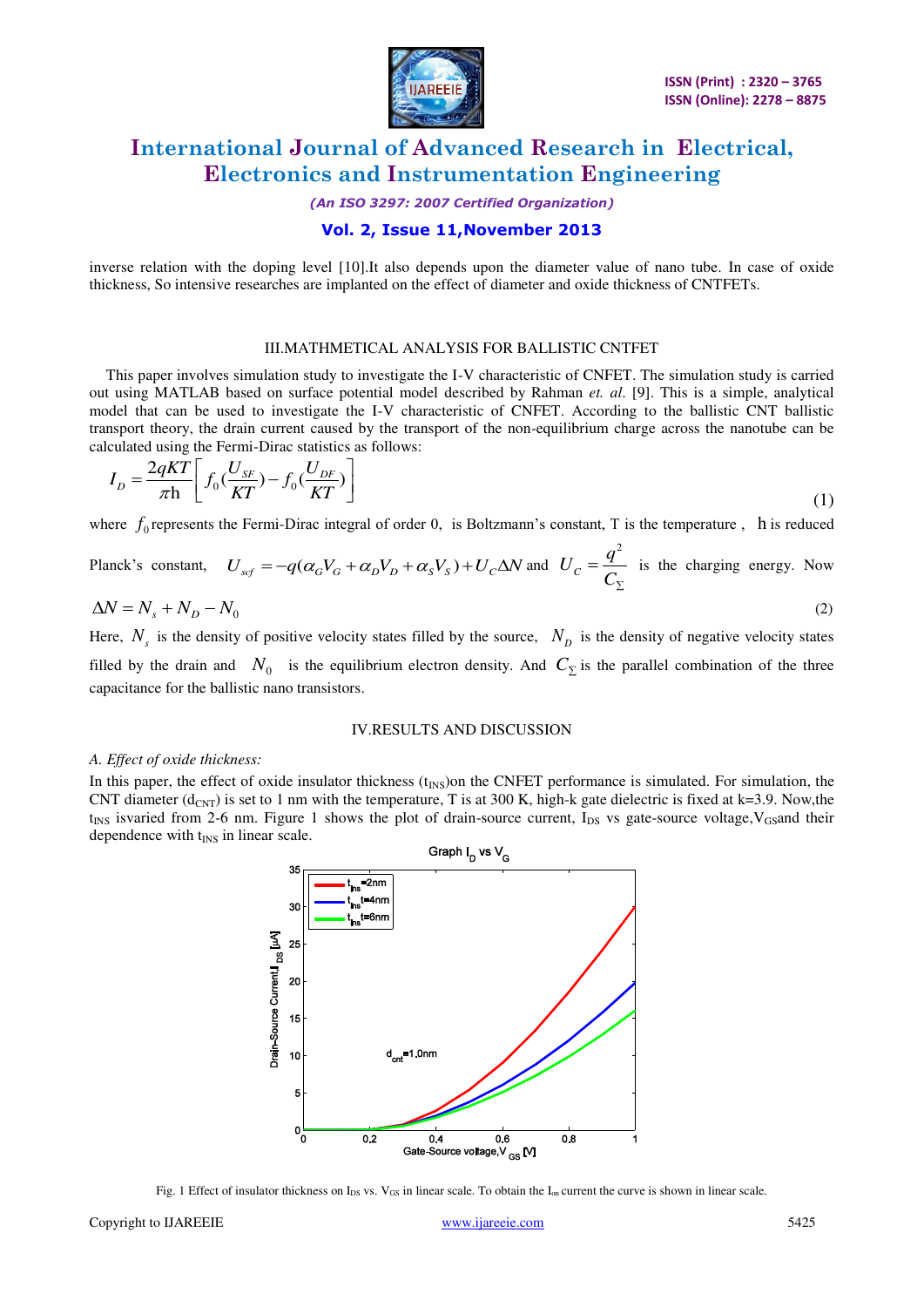

*(An ISO 3297: 2007 Certified Organization)* 



Fig. 2 Effect of insulator thickness on  $I_{DS}$  vs.  $V_{GS}$  in logarithmic scale. To obtain the  $I_{off}$ , the curve is shown in logarithmic scale.

The figure 1 shows the inverse proportionality of conductivity towards the  $t_{\text{INS}}$ . Again, if the insulator thickness is small then the effect of  $V_{GS}$  in the CNT would be much greater. Since the modulating of barrier height is controlled by the  $V_{GS}$ , so the conductivity will increase when  $t_{NS}$  decreases. For smaller value of oxide thickness, the height of potential barrier becomes high and tunnelling concept becomes prominent which leads to higher thermionic emission (TE) current and hence on current is increased [10].On the other hand, figure 2 shows the impact of off current. In this case, the variance of insulator thickness on the threshold voltage,  $V_{TH}$  and off-state current,  $I_{DS}$  (OFF) is unchanged and that leads to the suppression of the ambipolar characteristics. As a result,  $I_{on}/I_{off}$  ratio degrades in higher values of oxide thickness.

*B.Effect of diameter:*



Fig. 3 Effect of insulator thickness on  $I_{DS}$  vs. V<sub>GS</sub> in linear scale. To obtain the  $I_{on}$  current the curve is shown in logarithmic scale.

Copyright to IJAREEIE [www.ijareeie.com](http://www.ijareeie.com/) 5426 Here, the t<sub>INS</sub> is set to 1.5nm, while T is at 300K and the diameter  $d_{CNT}$  varies from 2-6 nm. Figure 3 shows the I<sub>D</sub> and  $V_{GS}$  dependence with  $d_{CNT}$  in linear scale. The result shows that the conductivity is proportional to the CNT diameter. The same  $V_{TH}$  and  $I_{DS}$  for different  $d_{CNT}$  is also observed. Due to the proportional characteristics, the  $I_{DS}$  conductivity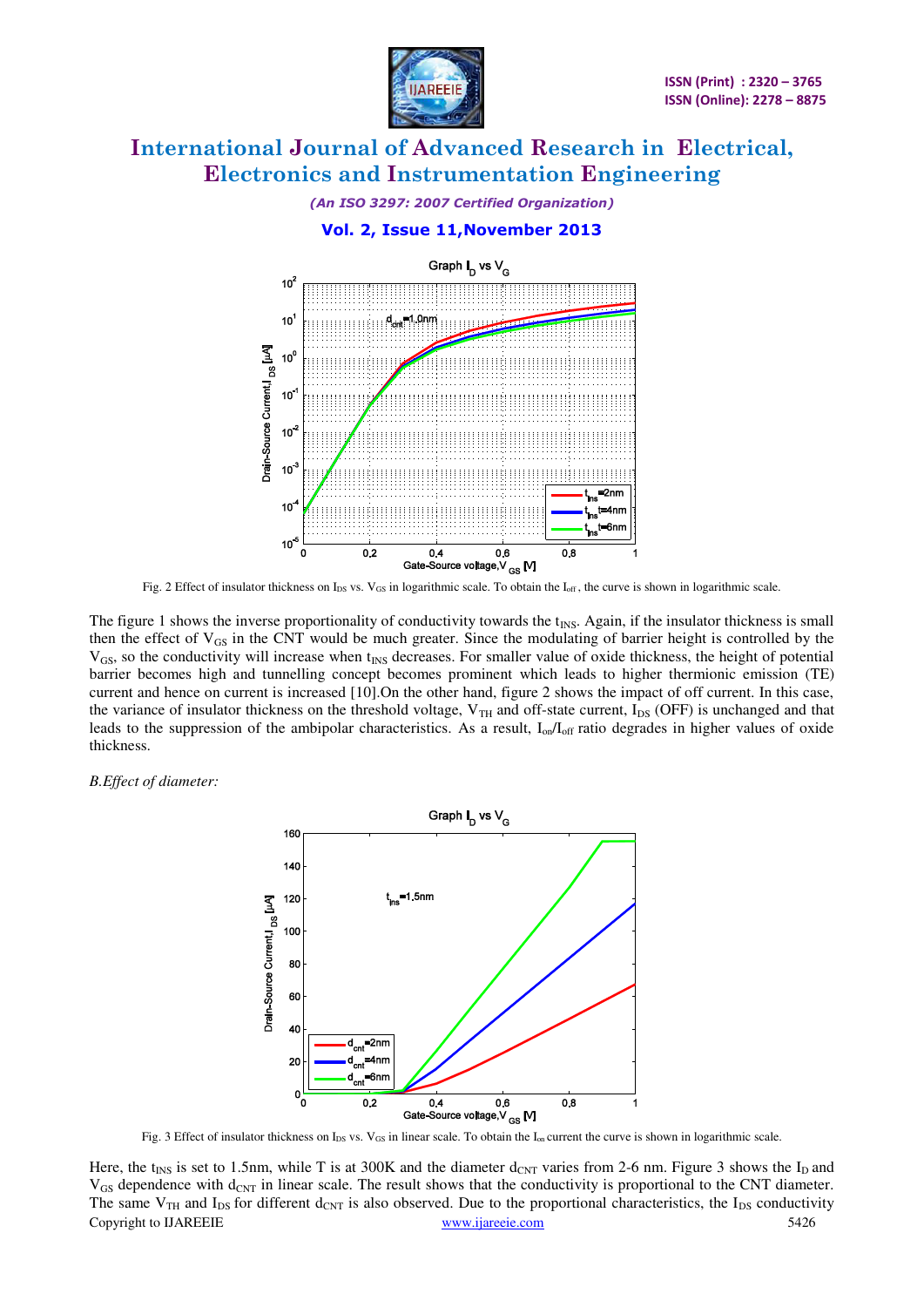

*(An ISO 3297: 2007 Certified Organization)* 

### **Vol. 2, Issue 11,November 2013**

increase enormously with slightly increase in the  $d_{CNT}$ . Hence, larger  $d_{CNT}$  will give larger current. The valence band edge of channel is closer to the conduction band edge of the source at the same gate field for lower value of diameter of CNT. For leakage current increases [10]. As a result on current is increased.

In figure 4, the effect of diameter on the off current is shown. As the off current is very small, the curve is shown in logarithmic scale. In general, with an increase on the diameter of nano tube, the on current state increased accordingly. On the other hand, the off state remainsunchanged.



Fig4: Effect of diameter of CNT on  $I_{DS}$  vs. V<sub>GS</sub> in logarithmic scale. To obtain the  $I_{off}$ , the curve is shown in logarithmic scale.

#### C. *Effect of Ion/Ioff current ratio on CNT diameter and oxide thickness:*

In this section, for figure 5, the gate oxide thickness is fixed at 1.5nm while the nanotube diameter  $d_{\text{CNT}}$  is varied from 2-6 nm. Figure 5 presents the  $I_{on}/I_{off}$  current ratio as a function of the nanotube diameter.  $I_{ON}$  is obtained at  $V_{GS} = 1$  V.  $I_{OFF}$  is defined as the current obtained for  $V_{GS} = 0$  V. In both cases, the drain voltage is kept constant at 1 V. It can be observed that I<sub>on</sub>/I<sub>off</sub> currentratio is improved with increase in the nanotube diameter. Using a larger diameter reduces the band gap, therefore both the onand the leakage current increases rapidly. Thus a significant increase of the  $I_{on}/I_{off}$ ratiois observed with a larger nanotube diameter. So this point must be carefully taken into account to obtain the best electrical characteristics in perspective to build reliable logic circuits based on CNTFETs.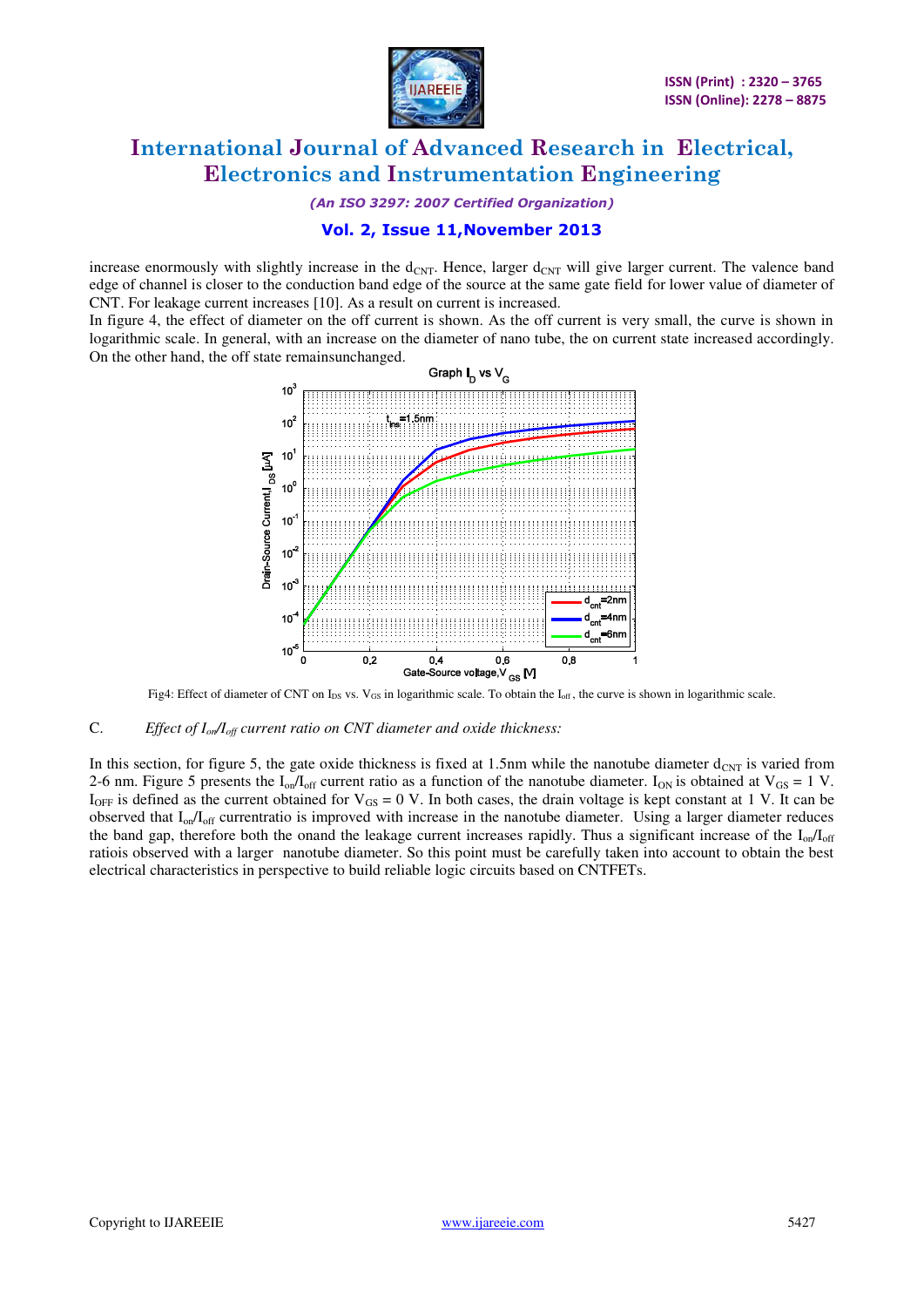

# *(An ISO 3297: 2007 Certified Organization)*  **Vol. 2, Issue 11,November 2013**



Fig 5:  $I_{on}/I_{off}$  current ratio vs. diameter of CNT with same conditions as in fig 1

Now for oxide thickness variation, in figure 6,  $I_{ON}$  is measured at  $V_{DS}=1V$  and  $V_{GS}=1V.I_{OFF}$  defined as the current obtained for  $V_{DS} = 1V$  and  $V_{GS} = 0V$ . It can be seen from the figure 6 that with decrement of t<sub>INS</sub>, makes the I<sub>on</sub>/I<sub>off</sub> ratio increases and lead to a high on- state current. This is associated with superior control of the gate voltage over the channel, which helps in reducing the off- state current. As the on state current largely depends upon the higher energy level and flow of TE current, it becomes insensitive for device parameter compare to  $I_{off}[10]$ .



Fig 6:  $I_{on}/I_{off}$  current ratio vs. oxide thickness with same conditions as in fig 1

#### V. CONCLUSION

Finally it is observed that using large CNT diameter and thinner gate oxide are caused by the enhancement in on-state current, and off-state current improves in CNTFETs with thinner gate oxide, but they become worse in CNTFETs with large nanotube diameter.It was observed that the impact of diameter and oxide thickness on the drain current is noticeable. At the end of these analysis, it shows that both parameters is actually affects the drain current and hence the performance of ballistic CNTFET. As a conclusion, CNTFET has large potential that can be exploited to be an